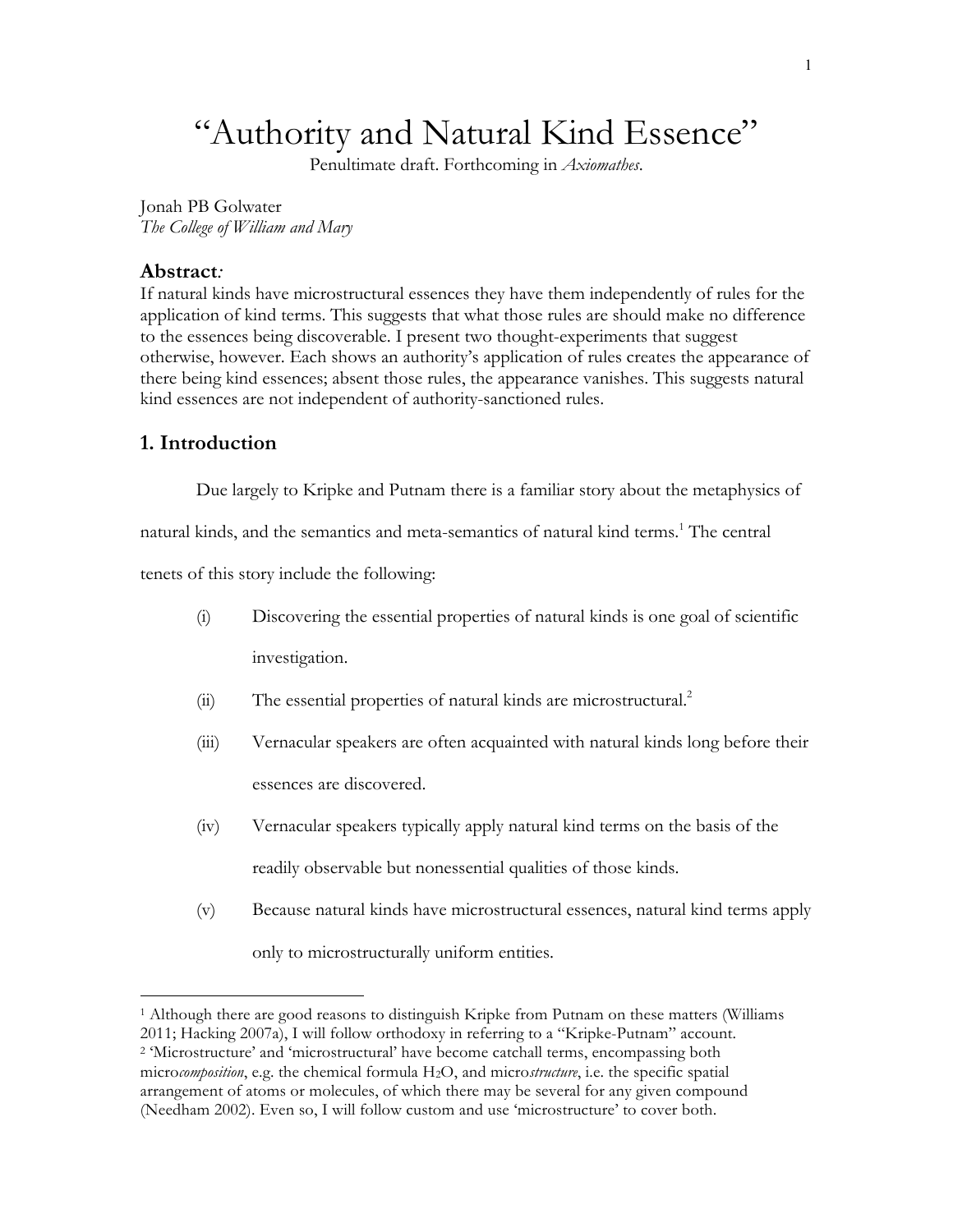(vi) Consequently, if vernacular speakers apply a kind term to apparently similar yet microstructurally distinct entities, then speakers either *misuse* a natural kind term or else that kind term is not a *natural* kind term after all.

Though many of these tenets are logically independent, the whole package— which I will call 'the discovery account'—has of course been very attractive to many philosophers. And it is not hard to see why. For one, the discovery account seamlessly interweaves science, metaphysics, and language. According to the discovery account linguistic rules are ultimately justified or grounded by a realist metaphysics of natural kinds and their essences, and a robust scientific realism more generally. Tenet (v) in particular spells out this connection: because natural kinds are objectively a certain way (namely, microstructurally individuated), natural kind terms thereby function in a certain way (by applying only to microstructurally similar entities). And this in turn suggests something like (vi): to use kind terms without regard for microstructural boundaries would not only violate a linguistic rule but would also constitute a metaphysical (or scientific) mistake. To employ a now prevalent metaphor it would constitute a failure to "carve at nature's joints".

Suppose that such mistakes were made, however, or speakers simply followed alternate rules. This should make no difference to the essence of a natural kind being discernible: for on the discovery account's realism natural kinds have essences independently of (and prior to) the rules for applying natural kind terms. In this paper, however, I present two thought-experiments that suggest otherwise. Each isolates the contribution of linguistic rules from the mind-independent world with the following result: natural kinds only appear to have microstructural essences when one is already committed to an authority-sanctioned linguistic rule- in particular, a rule that instructs speakers to apply kind terms on the basis of microstructure. Absent that rule or commitment the appearance vanishes. I conclude from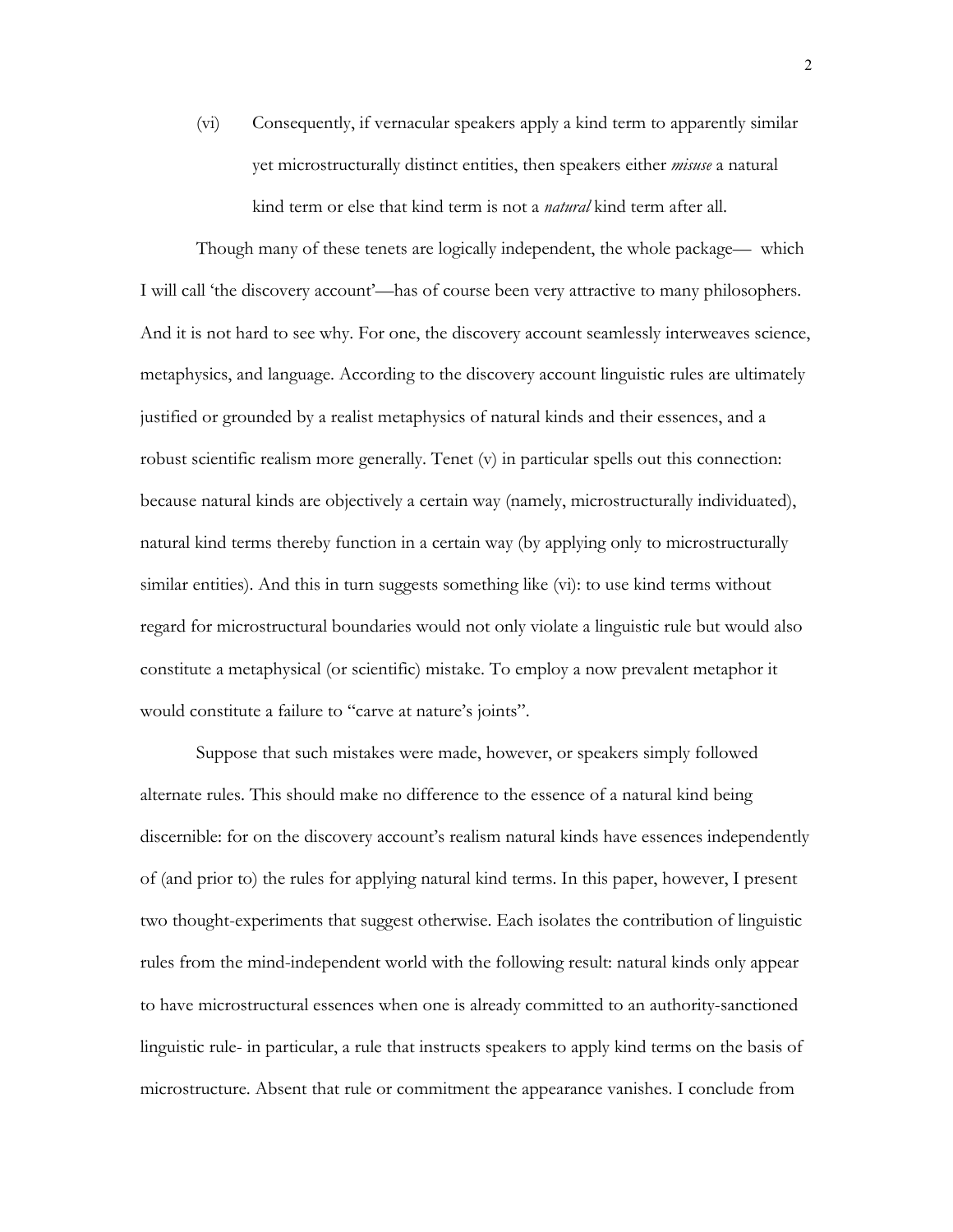this that kinds having microstructural essences is mere appearance. I thus defend a version of conventionalism: rather than there being deep or substantive facts about kind essences, there are only appearances due to accepting a conventional rule.<sup>3</sup>

Of course, if kinds do not actually have microstructural essences then *a fortiori* science cannot discover their microstructural essences. So my arguments also suggest the discovery account is mistaken regarding at least one of the aims of science. I must emphasize, though, that my position is not tantamount or otherwise committed to antirealism about the posits of science. The conventionalism I advocate is quite targeted, and is perfectly compatible with scientific realism more generally. In this paper I take for granted the reality of the individuals and kinds posited by science, as well as the reality of micro/macro "giving rise" relations, such as  $H<sub>2</sub>O$  giving rise to water-ish properties, and nephrite and jadeite giving rise to jade-ish properties. What my conventionalism denies is a further step- that water is a natural kind but jade is not because water has a microstructural essence but jade does not. So while my arguments imply that Kripke-Putnam style reasons are not sufficient for rejecting conventionalism about essences and naturalness, they also imply that (scientific) realism about kinds can—and should—be disentangled from the faulty (micro)essentialism that constitutes the discovery account.4

## **2. Jade and the division of linguistic labour**

 

Before presenting the thought-experiments some background is necessary. In one of the discovery account's founding documents Putnam (1975a, p. 10) claims that 'water' refers

 $3$  A clarification: as we will see in section 7, I do not deny trivial essences such as 'H<sub>2</sub>O is (essentially) H2O'. Instead, it is deep or substantive essences (in need of discovery) that I deny.

<sup>4</sup> Space forbids examining how my arguments against microstructuralist realism apply to antimicrostructuralist realisms about kind essence, such as that defended by Oderberg (2007).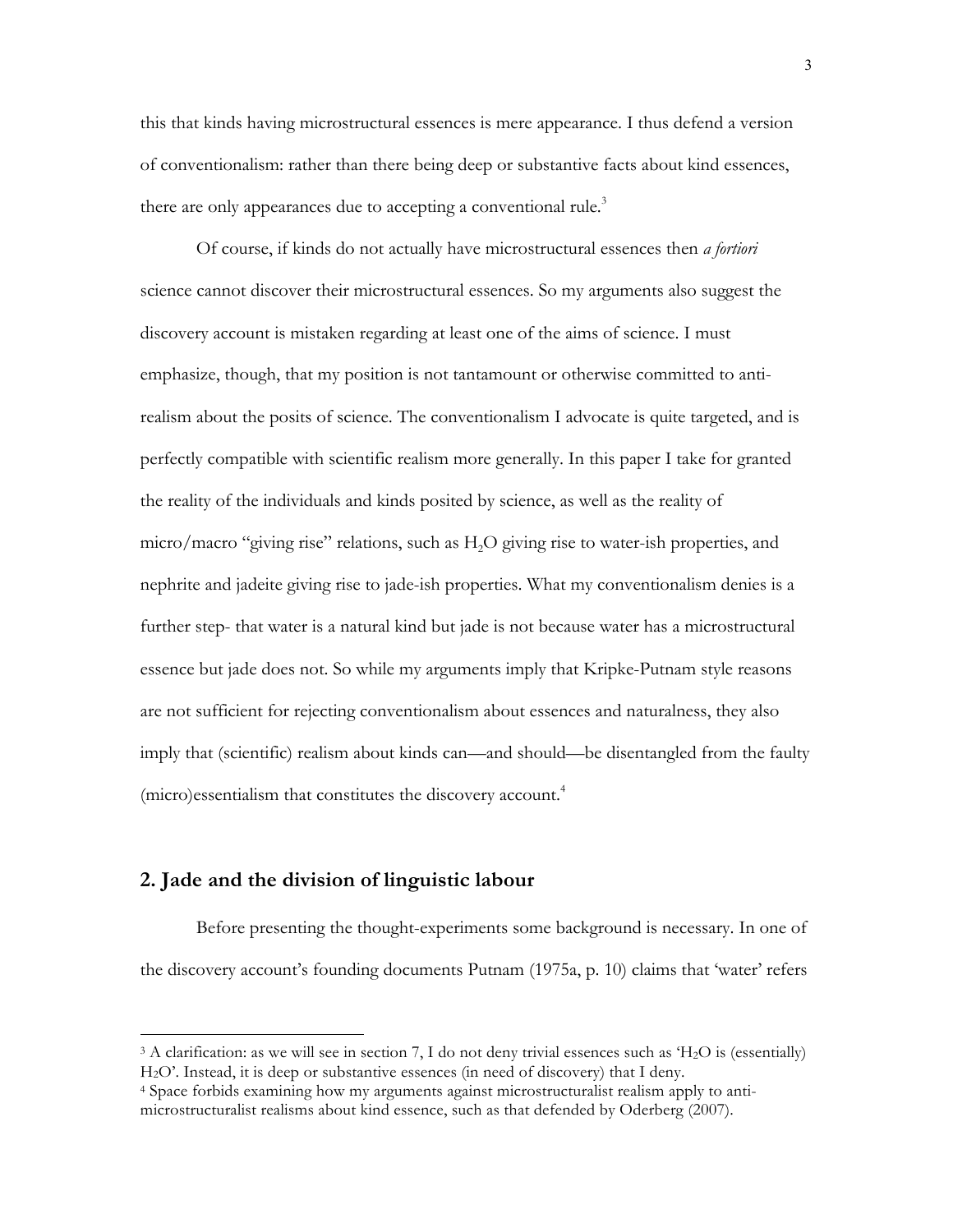only to H2O even if the word is uttered in the year 1750, when the typical speaker had no conception of hydrogen or oxygen. So when the constitution (or essence) of a substance is discovered, on this account, it is also discovered what a vernacular kind term had referred to all along.

It is also possible that speakers had been misapplying a term all along (principle vi), however. For if natural kinds are individuated microstructurally (principle ii) the discovery that speakers had applied a kind term to substances with distinct microstructures is also the discovery that speakers misspoke. This suggests that in such a case, speakers would—or should—stop applying the same term to both substances. LaPorte (2004) argues that the history of jade in China falsifies this aspect of the discovery account, however. LaPorte describes that history as follows. For millennia the Chinese referred to nephrite (a compound of calcium, magnesium, and iron) by the word 'yü'. (English speakers have used the word 'jade', though not for so long.) For much of this period yü had a status and function in Chinese culture similar to that which gold has had in the West (p. 95). But in the  $18<sup>th</sup>$  and  $19<sup>th</sup>$  centuries a stone appearing highly similar to nephrite but with an unrelated composition was imported to China. The French scientist who eventually discerned its composition dubbed the stone 'jadeite'.<sup>5</sup> Even absent sophisticated chemical analyses to the skilled Chinese artisan jadeite was subtly yet perceptibly different than nephrite. Nonetheless jadeite was treated just as nephrite had always been because the two compounds have highly similar artisanal and aesthetic qualities. So jadeite was accepted as jade, and the term 'yü' was applied to both.

LaPorte contends it was not a mistake to apply 'yü' to both jadeite and nephrite. For LaPorte argues that "speakers' dispositions indicate the proper use of a term", and "Chinese

<sup>&</sup>lt;sup>5</sup> The scientist was Alexis Damour, and jadeite is a compound of sodium, aluminium, silicon, and oxygen.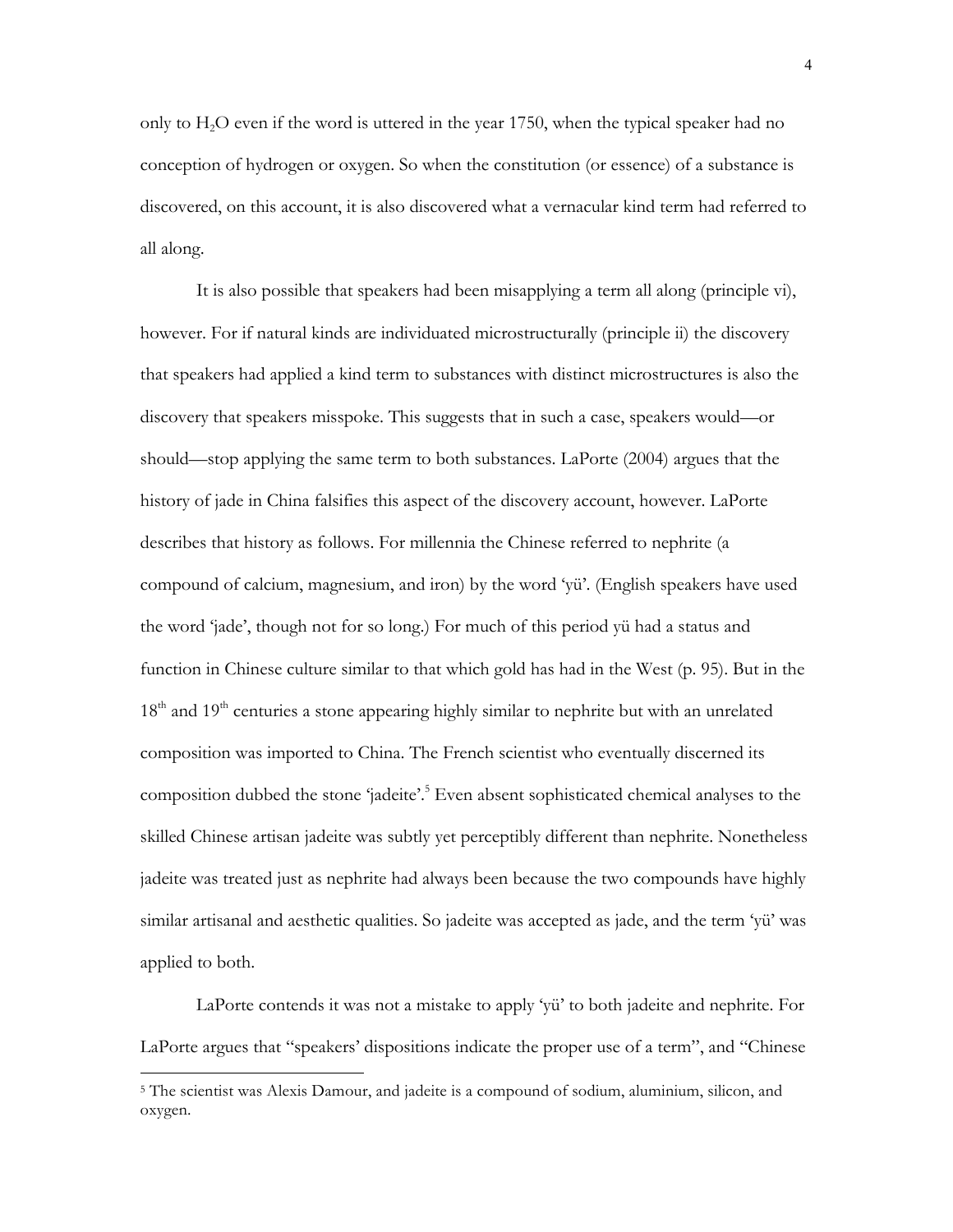speakers have indicated by their actions *what they would say* [i.e. their dispositions] were they presented with a new substance like what they had called 'jade' except in its microstructure" (p. 97-8, original emphasis). So the "moral of jade", LaPorte writes, is that "the proper extension of a term is determined not only by microstructure but also by relatively easily observed properties like colour, texture, weight, hardness, taste, and so on" (p. 100). And if 'jade' may legitimately refer to both nephrite and jadeite then it obviously cannot be discovered that jadeite is not jade, nor that the essence of jade is nephrite (on analogy with the essence of water being discovered to be  $H<sub>2</sub>O$ .

Bird (2007; 2010) rejects LaPorte's conclusion. Because jade is a gemstone, Bird argues, parties with commercial or artistic (i.e. non-scientific) interests have a stake in how 'jade' is used. As a result these parties may use the term as it suits their interests, regardless of what scientists discover. But this does not entail that such uses are not misuses, Bird claims.

Recall that LaPorte contends that "speakers' dispositions indicate the proper use of a term". But which speakers? For LaPorte it is any and all Chinese speakers, including the jewellers and artisans who trade in jade. Bird on the other hand is keen to privilege the scientists: thus, if the chemist restricts her use of 'jade' to nephrite then only nephrite is included in the extension of 'jade'. For Bird the non-scientist's application of the term is simply irrelevant to its meaning.<sup>6</sup>

Bird's argument speaks for the discovery account, as it leans on Putnam's notion of a division of linguistic labour. According to Putnam only a "special subclass of speakers" have the job of determining whether something is an instance of a kind (1975a, p. 13).

<sup>6</sup> In order to "distinguish the competing interests" of the scientist and non-scientist, Bird proposes the following counterfactual: "how would the scientists have ordered their classifications in the absence of such [non-scientific] pressures?" (2007, p. 12). For Bird answering this question will (probably) lead to "the view that jade really was just nephrite but that the makers of jade artefacts decided that it was in their interests to allow jadeite also to count as jade" (ibid., p. 4).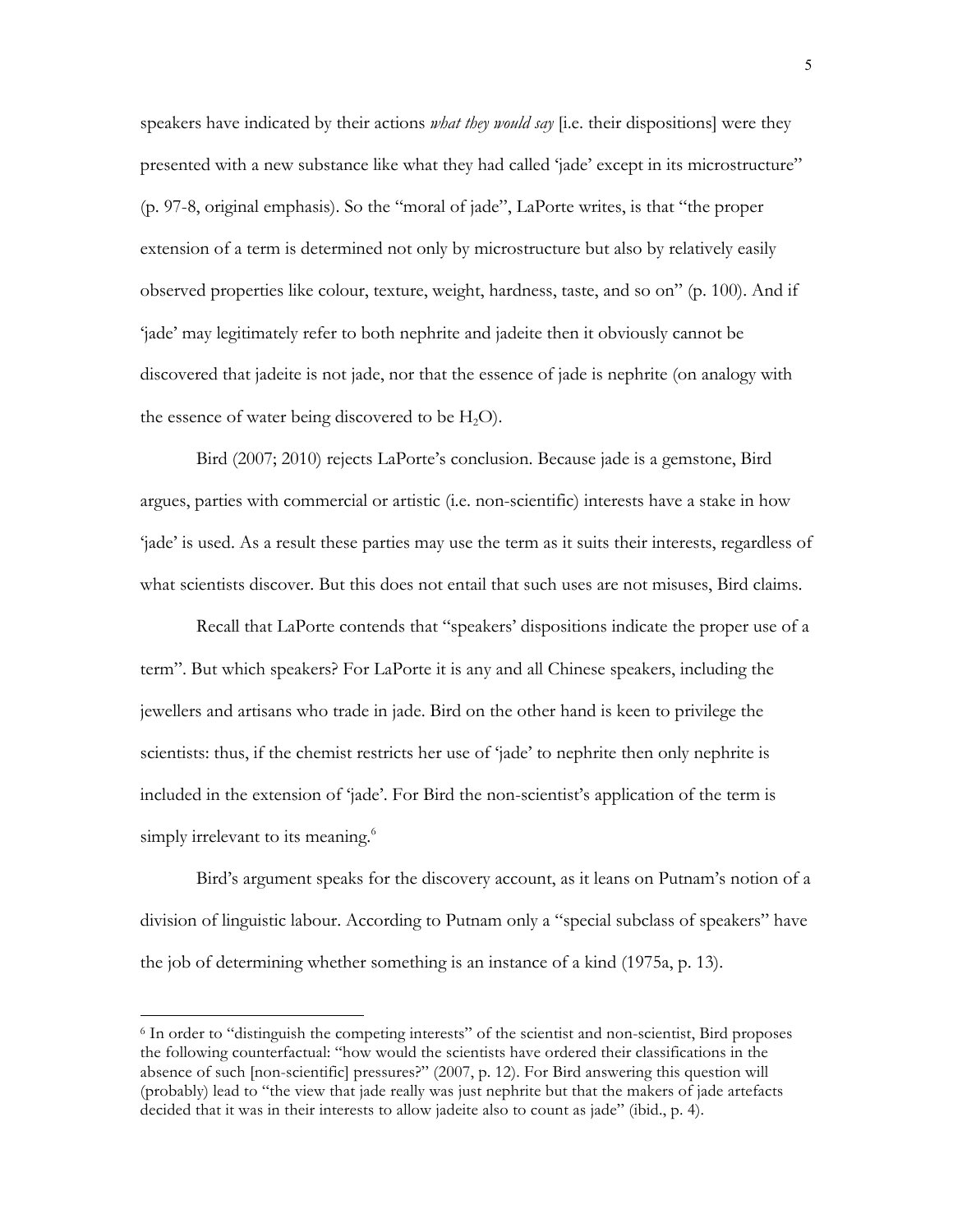Consequently only these experts may fix how kind terms are to be applied. And for Putnam and Bird, of course, these experts are scientists. Even so it may be misleading to say that scientists fix the rules for applying kind terms. For if kinds have microstructural boundaries then using kind terms irrespective of these boundaries constitutes a mistake (i.e. a failure of joint-carving). Consequently, it is no more up to the scientist than the artisan to choose some other application rule, based on however she happens to be disposed. Instead the world itself fixes the correct rule, to which the scientist as much as the artisan is subject. So according to the discovery account the scientist's role in the division of labour is not to create or construct application rules for 'is gold' or 'is the same kind as', say. Instead it is to discover the rules and then disseminate the knowledge. The scientist is thus taken to be an intermediary between mind-independent essences and the laypeople who lack the expertise to discover these for themselves. Put another way, the scientist discerns the joints of nature, and, *qua* expert, instructs the folk to talk accordingly. And from this Bird's criticism can be seen to follow: if artisans apply 'jade' to both nephrite and jadeite for commercial or artistic reasons they ignore the rules and thereby fail to carve at the joints. They either misuse a natural kind term or else 'jade', being a commercial or artistic term, is not a natural kind term at all (Bird 2007, p. 4).

But is it the case that the scientists' role is intermediary or passive? Fortunately this is testable. For if scientists merely report the facts about kind essences, altering the (social) role of scientists should not affect the appearance of there being such essences. But as the following thought-experiment shows, this is not born out. For in a hypothetical society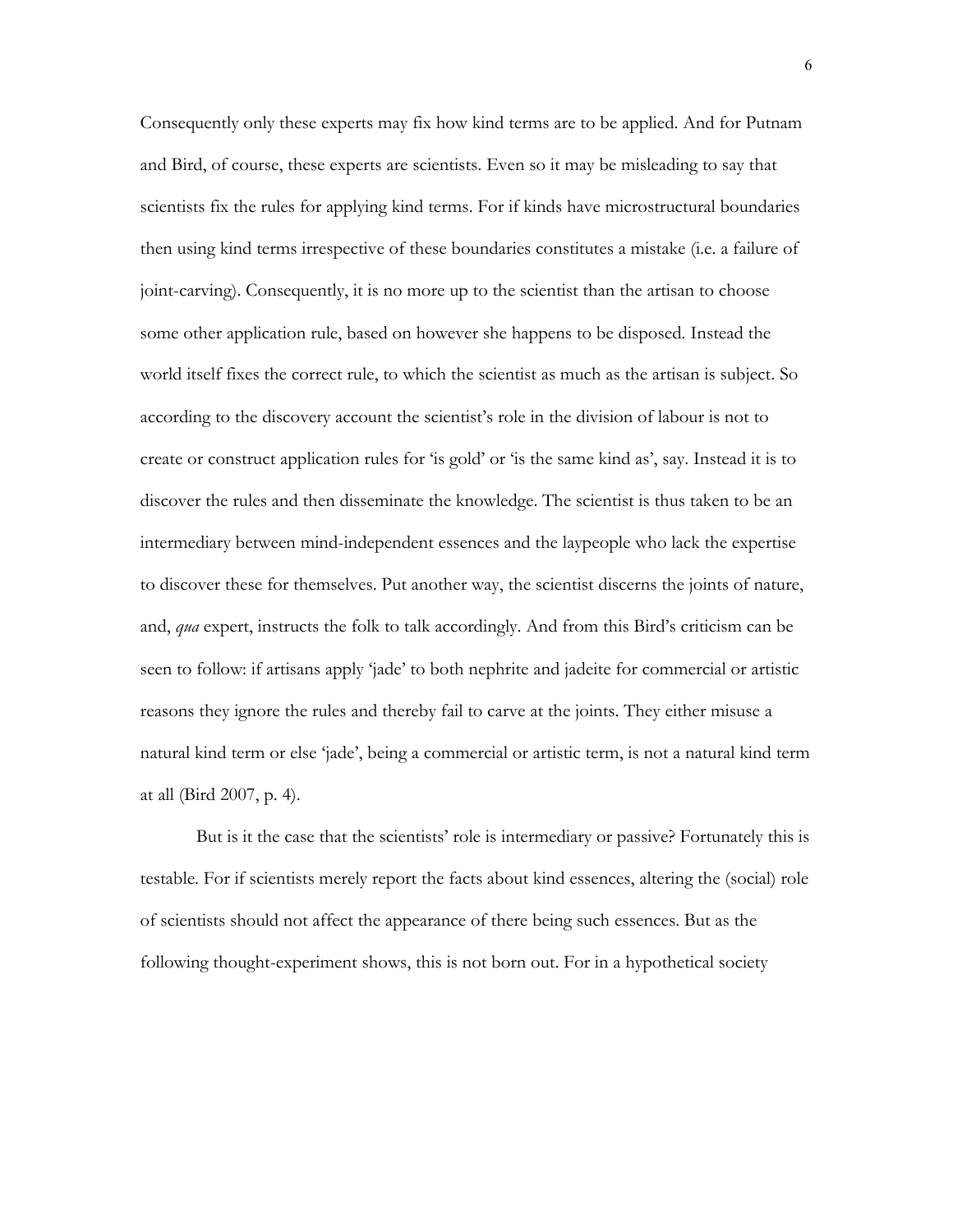wherein scientists do not have the social authority to fix the use of kind terms the discovery account's plausibility is greatly diminished.7

## **3. An alternate division of linguistic labour**

 

Consider a hypothetical planet upon which there is an aristocratic society. Suppose these aristocrats are fond of a sparkling red liqueur which just so happens to occur naturally. This liqueur was first imbibed by the society's founder and subsequently by his many descendents exclusively for commemoration. Because the drink is associated with aristocratic status peasants are also prohibited from drinking it. Aristocrats call it 'intensahol'.

Suppose an aristocrat employed a scientist to analyze the drink, which revealed an XYZ microstructure. Though the scientist believed he had thereby discovered the essence of intensahol to be XYZ he had another scientist corroborate. Upon testing, though, the second scientist detected an ABC microstructure. So which was the essence of intensahol? Had they discovered that it was really ABC or XYZ? Or, perhaps, had they discovered that a kind of natural drink was not really a natural kind after all?

Further testing seemed required. Yet each test reconfirmed that exactly half of each sample contained ABC and half XYZ.<sup>8</sup> Suspecting there was a hidden indexical component to natural kind terms, one scientist suggested that if the stuff first ostensively dubbed 'intensahol' was found, it could be discovered whether ABC or XYZ bears the *is the same kind as* relation to *that*. Luckily the goblet from which intensahol was first imbibed was

<sup>7</sup> In response to Bird, LaPorte (2010, p. 109-110) suggests that even in his own Anglo-American society, scientific interests need not trump "cultural interests" vis-à-vis the application of terms. 8 A note on the plausibility of this story: it is highly unlikely if not physically impossible that different compounds would be entirely indistinguishable except in having different micro-structures. So I do not suppose that all macroscopic samples of ABC and XYZ are exactly similar in their superficial or observable qualities. All that is required for the story is that nobody has yet noticed, or taken an interest in, the observable differences among samples.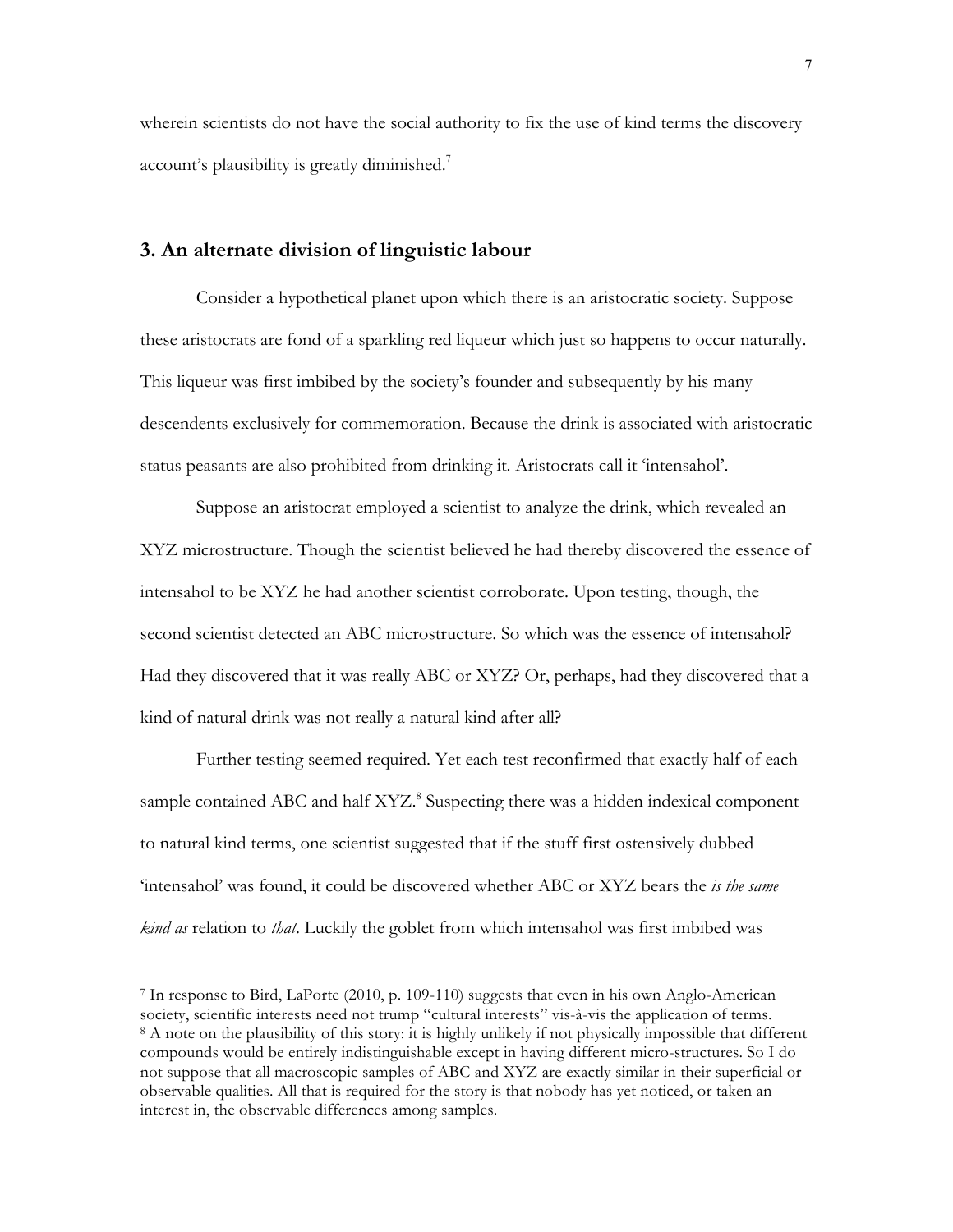accessible and still contained microscopic remains. Even so the scientists found ABC and XYZ in exactly equal proportions. Nonetheless the scientists realized some good might come of this. For although peasants were forbidden to drink intensahol, either XYZ or ABC must not be intensahol, in which case the peasants would be able to drink *that*. But the aristocrat thought otherwise: "In our division of linguistic labour", he said, "it is the aristocrats who decide how words are applied. So even though distinct microstructures give rise to intensaholic properties the word 'intensahol' is defined by the stereotypical properties associated with the drink, and, as a result, the role it plays in our community. So any red sparkling liqueur which signifies status just *is* intensahol. Moreover, you cannot have discovered its essence, for its essence is to be sparkly, red and intoxicating. And we've known that ever since we first pointed at a sparkly, red beverage and said "this is to be called 'intensahol'"."

## **4. Authority, rules, and the appearance of essence**

Part of what the thought-experiment is intended to bring out (however dramatically) is that authority may play a significant role in establishing rules for the use of kind terms. Nonetheless one might resist attributing any philosophically important role to authority in such scenarios. For as we saw earlier the discovery account has it that kind essences (and principles of individuation) determine how kind terms ought to be used (if they are to carve at reality's joints), regardless of how they are used. So it seems to follow that who claims to have linguistic authority is irrelevant.

It is worth noting that a thesis about priority is built into this line of thought. On the discovery account kind essences are prior to application rules for kind terms: it is because kinds have microstructural essences that a given kind term ought to only apply to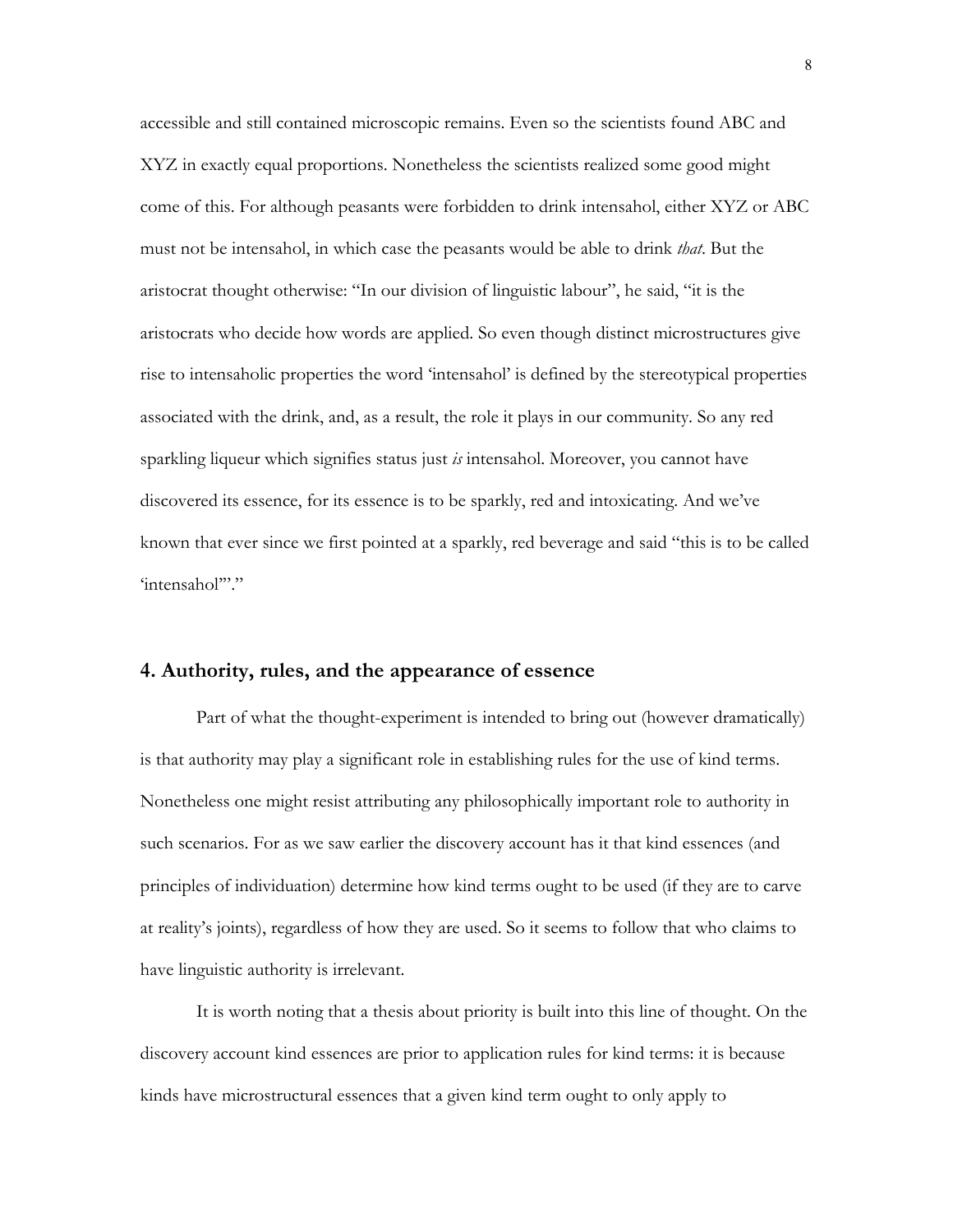microstructurally similar entities. And being prior, the essence of a kind does not depend on application rules, and neither do application rules depend on any supposed linguistic authority. As described above the scientist is an intermediary who reports the facts- not someone who invents them or establishes them by fiat. So it seems the discovery account may safely ignore issues of social authority such as those illustrated in the thoughtexperiment.

But this is a mistake. For an opposing priority thesis is not only coherent, but as we will see summarily, better supported. On this opposing view it is the application rules that determine what counts as the essence of a kind. For example, it is because one accepts the rule  $\leq$  only apply 'water' to H<sub>2</sub>O $>$  that anything that is not H<sub>2</sub>O fails to count as water. And as nothing else can be called 'water' (without equivocation) it is the rule that creates the necessity of all water being H<sub>2</sub>O. If one were to accept the rule that 'jade' is to be applied to any hard, green, ornamental stone, however, then as a result it would be necessary only that every instance of jade have those macroscopic features, not that they have any particular microstructure. On this view more generally the *necessity* of a kind's possessing any particular feature is due to the linguistic rule. As such, kind essences depend on which (conventional) linguistic rules speakers follow.

So of course the important question becomes how to decide whether essence determines application rules or vice versa. Fortunately this is testable. If the discovery account is right then kinds have microstructural essences independently of what rules language-users actually follow, or who has (or claims to have) the authority to set these rules. So if the discovery account is right then even if one alters the division of labour, or speakers follow alternate application rules, the microstructural essences of natural kinds should still be discernible (assuming they ever are). If (apparent) essence is dependent on authority or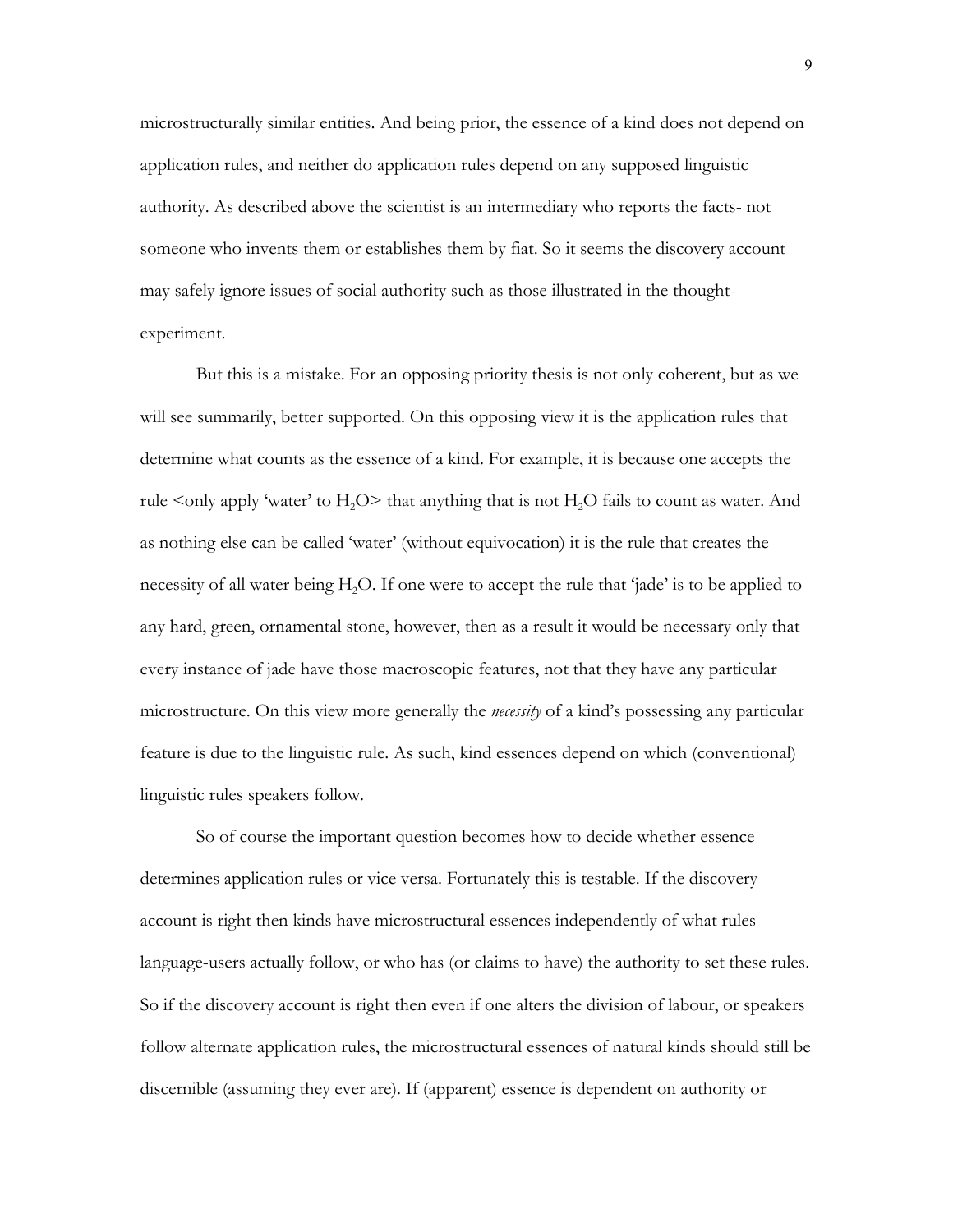application rules, however, then (apparent) essences will shift as rules are shifted, or, if all such rules are removed, one will find a scenario bereft of necessity or essence.

And it is exactly this latter scenario that one finds in the thought-experiment. Given a division of linguistic labour in which the scientist does not have authority it simply does not appear that intensahol has a microstructural essence. Rather, because 'intensahol' is said to apply to anything with certain macroscopic properties it appears that the essence of intensahol is just those macroscopic properties (as the aristocrat claims is the case). So the thought-experiment suggests it is the linguistic rules that determine essence and not vice versa. Contra the discovery account.

There is an obvious objection here: this result only occurs because ABC and XYZ exist in equal proportion. And if such a distribution rarely if ever occurs in nature, then one could argue that in most (if not all) actual cases there is a plainly observable microstructural essence of any given natural kind. But the equal proportion of ABC and XYZ is a red herring: whether (or how often) microstructurally distinct compounds exist in the same place in equal quantities is irrelevant. For if a kind's microstructure (and thus its essence) is intrinsic to it, as I take the discovery account to suppose, then a kind's essence does not depend on the actual or possible distribution of nearby stuff. And if the application rules for kind terms are determined by these (intrinsic) kind essences then whether a kind term may legitimately apply on the basis of macroscopic qualities should not itself be affected by something extrinsic to a kind, such as its instances being located near something macroscopically similar. So what the equal distribution of stuffs in the thought-experiment serves to show is that whether a kind even *appears* to have a microstructural essence is contingent on there being no macroscopically similar stuff nearby. Perhaps ironically,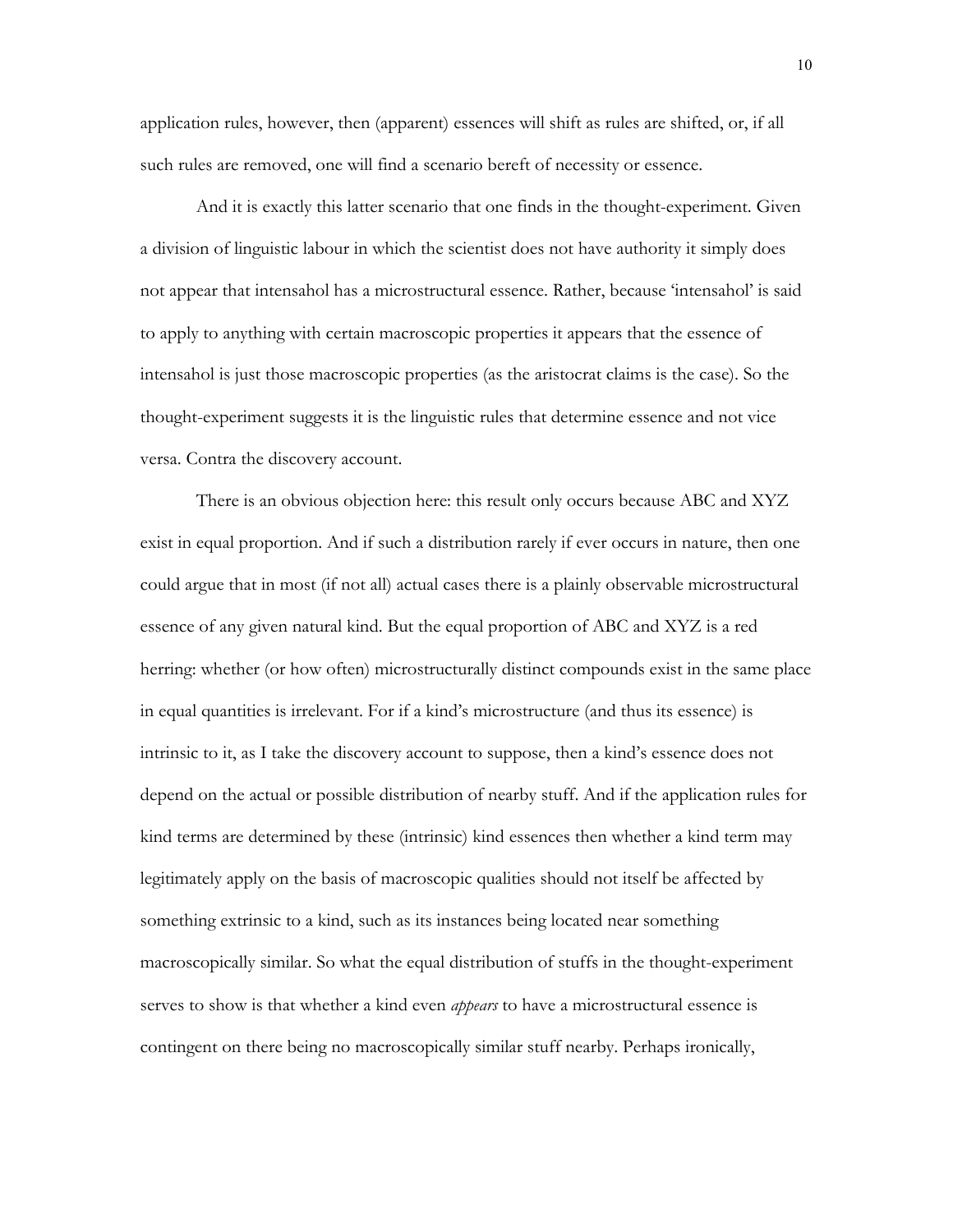Putnam himself comes to this very conclusion when considering his famous Twin Earth case. According to Putnam,

if H2O and XYZ had both been plentiful on Earth, then.. it would have been correct to say that there were *two kinds of 'water'*. And instead of saying that 'the stuff on Twin Earth turned out not to really be water', we would have to say 'it turned out to be the *XYZ kind of water*' (1975a, p. 162, original emphases).

So even Putnam concedes that the appearance of water necessarily being H<sub>2</sub>O is itself contingent on there being no (Twin Earth) XYZ nearby. But even in a case where there is no such stuff and it does *appear* that a kind has a microstructural essence the possibility still remains that this appearance is due to the linguistic rule, as described above.

Of course one might just insist that a kind's microstructural essence is directly— and reliably—observable. Now, a naïve appeal to observation is not in general a sound strategy for rebutting the charge that some observation is mere appearance. But even putting this aside the view is simply false. For thinking that two macroscopically similar yet microstructurally different substances are instances of the same natural kind is not a reason to get one's eyes checked; this thought is not the result of defective vision or less-than-stellar observational skills. Put another way, the anti-microstructuralist will accept the same observable data as the microstructuralist: namely, that two distinct microstructural compounds give rise to similar macroscopic properties. Even so they disagree over the essence of a kind, and, relatedly, how kind terms are to be applied. So which is right is simply underdetermined by what is directly observable.

So the defender of the discovery account might try an indirect approach. For example, one might argue that the supposition that kinds have microstructural essences yields inductive, explanatory, or predictive success, and that this is reason to adopt the thesis. But the same success is available to the anti-microstructuralist. Applying 'jade' to both nephrite and jadeite (or 'intensahol' to both ABC and XYZ) does not preclude one from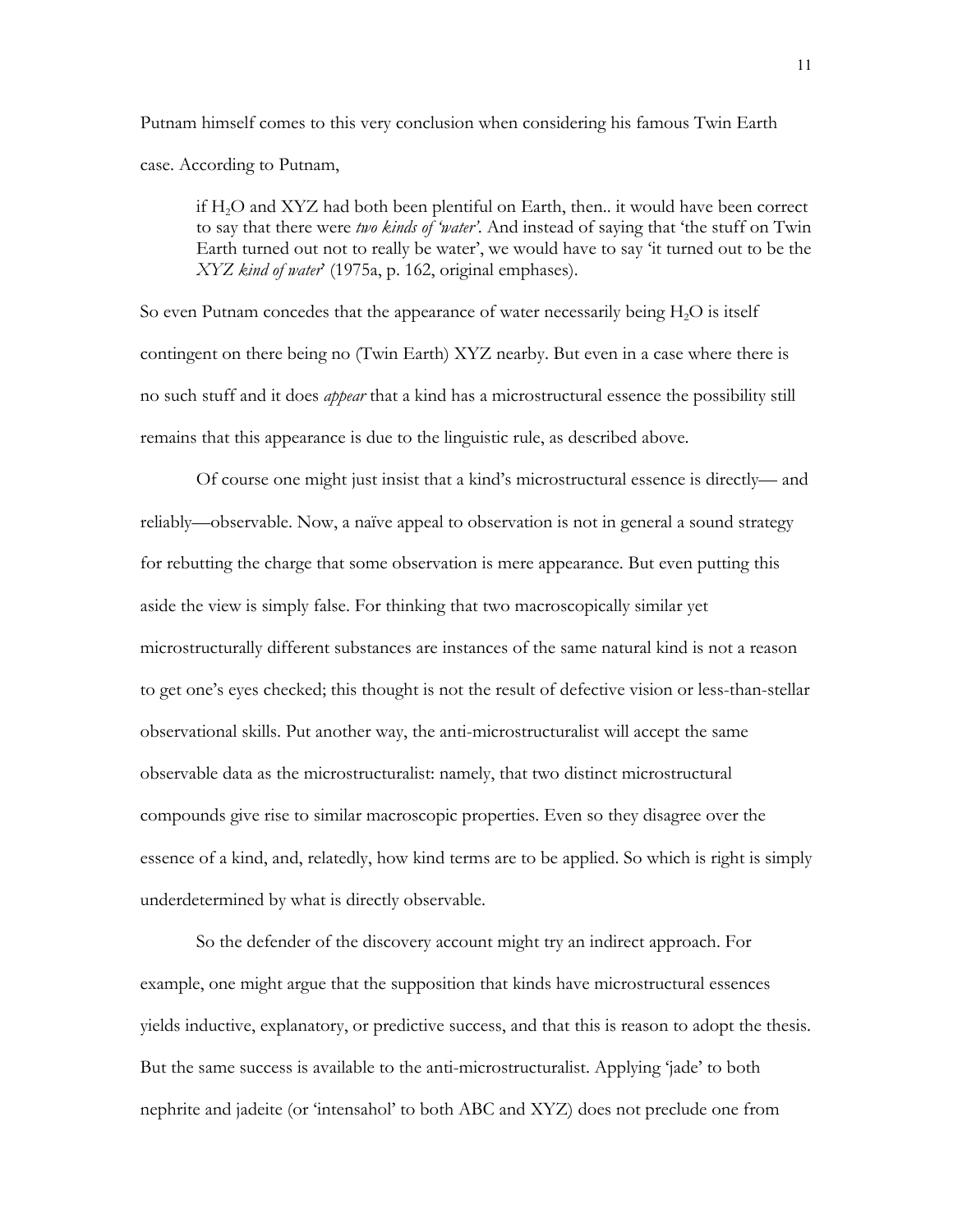explaining why nephrite and jadeite yield similar properties (or why ABC and XYZ yield intensaholic properties), nor from making successful predictions or inductions over nephrite, jadeite, or jade in general.<sup>9</sup> So this move fails as well.

 I thus conclude that if one drops the microstructuralist application rule (and the concomitant authority of the scientist) the appearance that kinds have microstructural essences simply vanishes. By contrast, when one is committed to a particular application rule one perceives exactly the sort of necessity consistent with the rule. So the discovery account gets it backwards: it is not that kinds have microstructural essences which in turn determine application rules, but rather it is the (conventional) rule that determines an apparent essence. Accordingly it cannot be discovered that kinds have microstructural essences, and a key plank in the discovery account is false.

## **5. Objection: but these are not** *natural* **kinds**

 

 Another likely line of objection is that kinds such as jade are not *natural* kinds at all (Bird 2010; Contessa 2007, p. 235; Braddon-Mitchell 2005, p. 866). More generally one might adopt what I will call *the rarefied conception* of natural kinds, according to which only kinds that meet a certain rarefied standard—such as microstructural uniformity—count as natural.<sup>10</sup> By adopting this conception one might suppose the discovery account avoids the problems discussed above.

<sup>9</sup> One might object that predictions or inductions over intensahol may be faulty because what one may predict or induce on the basis of ABC may differ from what one may predict or induce on the basis of XYZ. But this is true any time one makes inductions over general kinds that have instances that differ specifically. For example, inducing over leptons may lead one astray in cases where the specific differences between electrons and muons are relevant. But it's not clear that this has anything to do with essences *per se*- but rather with a lack of specificity.

<sup>10</sup> Hacking (2007b) contrasts rarefied kinds with "mundane kinds". For what I take to be a similar distinction (from the linguistic rather than metaphysical side), see Wikforss (2010).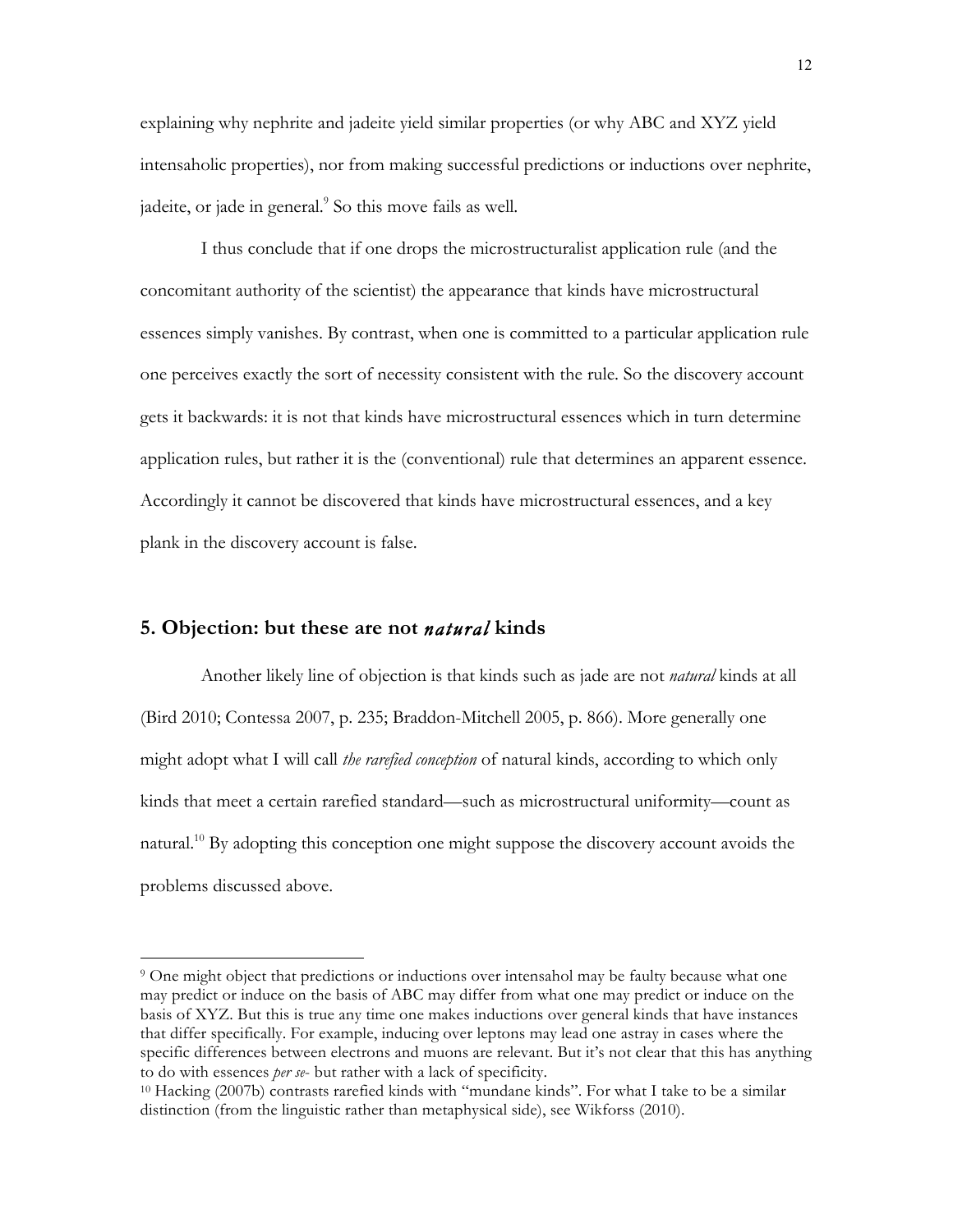The problem, though, is the proponent of the discovery account may not be able to avail herself of the rarefied conception of kinds. For on the discovery account vernacular speakers are supposed to be acquainted with natural kinds prior to scientific inquiry. But few rarefied kinds are identified prior to scientific investigation; kinds such as *electron* and *quark* are obviously not dubbed by non-scientists first and then investigated later (cf. Beebee and Sabbarton-Leary 2010). By contrast, the preponderance of kinds identified prior to scientific investigation, such as mud, air, oil, or rain turn out not to be microstructurally uniform (Zemach 1976, p. 121). Moreover, on the Putnam-Kripke account the meaning of kind terms is established by acquaintance with a kind and a concurrent act of ostension.<sup>11</sup> But as most instances of rarefied kinds are unobservable *qua* rarefied kind (at least to the naked eye) they are not objects of acquaintance or ostension, except indirectly through whatever superficial macro properties they yield. But then we're back into non-rarefied territory, i.e., kinds grouped by observable macro properties rather than microstructural uniformity. So the rarefied conception makes the Putnam-Kripke meta-semantics of kind terms largely irrelevant to the meta-semantics of *natural* kind terms (cf. Sabbarton-Leary 2010).<sup>12</sup>

Furthermore, moving to the rarefied conception due to jade-inspired difficulties is arguably *ad hoc* (LaPorte 2004, p. 97). Now, Bird does attempt to rebut this charge, claiming that "chemists regard it as a necessary condition of being the same substance that two samples share the same or very similar composition and engage in the same reactions" (2010, p. 129). But the beliefs of practising chemists need not be decisive. For if chemists adopt this rule because it is pragmatic or customary then discounting kinds such as jade from counting

<sup>11</sup> Putnam's idea of a hidden indexical component and Kripke's (1980) idea of an initial baptism each invoke non-scientists fixing the reference of kind terms ostensively. 12 Moreover, it is precisely this acquaintance-cum-ostension (and the causal chains subsequent to it)

that ground claims such as Putnam's that 'water' referred to  $H_2O$  even in the year 1750, when the typical speaker had no conception of hydrogen or oxygen.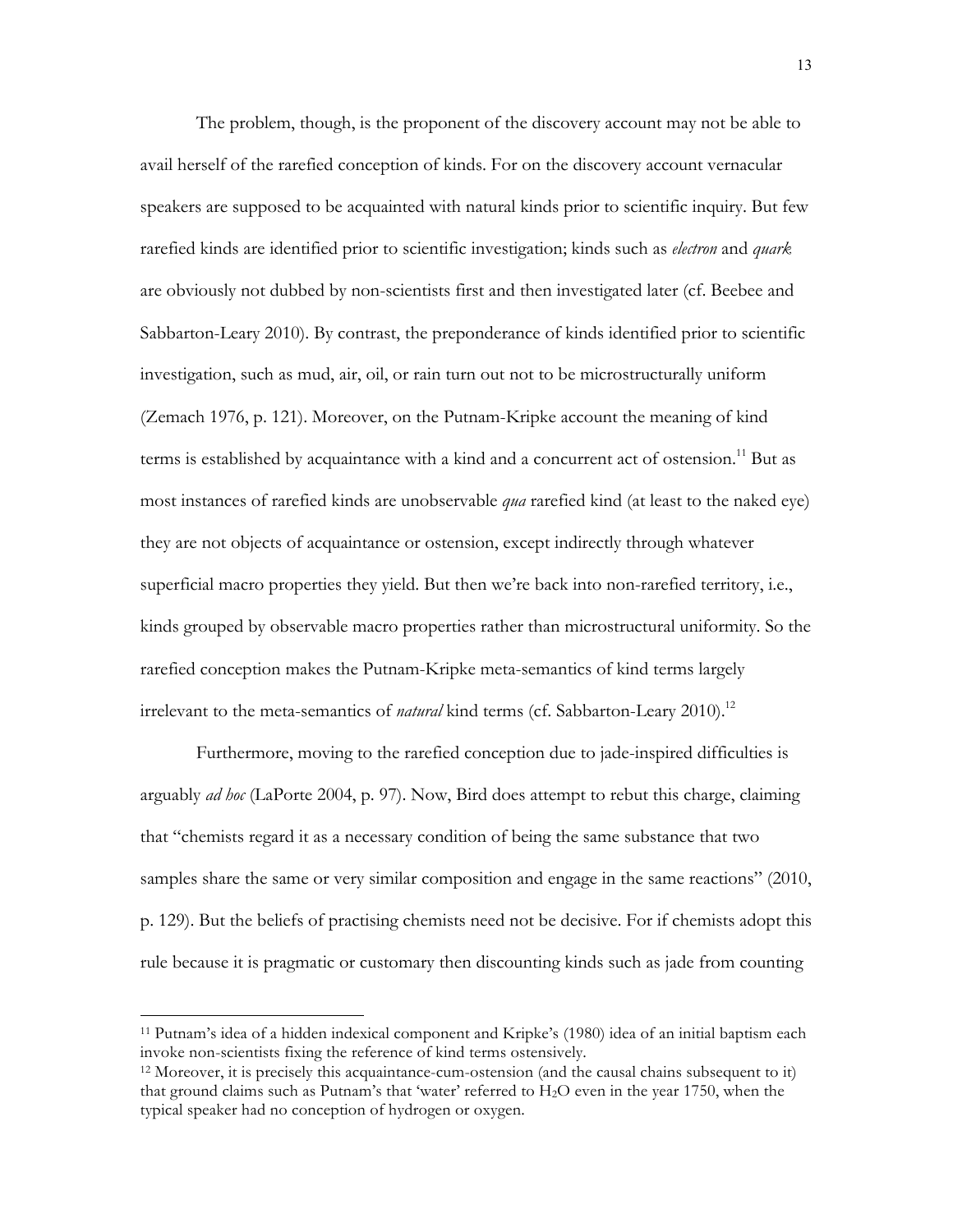as natural, even if not *ad hoc*, would still lack epistemic import; i.e., chemists following the rule would be not indicative of a corresponding reality.

Of course there may be more substantive ways of defending the realist construal. For instance one might think that if the sameness-of-composition rule is conventional then the scientist's judgement regarding kind membership is not ultimately justified (or is at least no more justified than a rule imposed by an arbitrary social aristocracy). But as the scientist's judgements *are* justified (in a way the aristocrat's are not) it follows that the rule is not conventional. Instead the judgment must be grounded by the way the world really is. But this reply does not succeed either. For the conventionalist can grant that the scientist has epistemic superiority or expertise. To see this suppose part of the scientist's expertise-cumepistemic-authority consists in her being uniquely placed to discover how and why certain microstructures give rise to certain macroproperties- such as why H2O gives rise to the familiar properties of water. But of course jadeite gives rise to jade-ish properties just as H<sub>2</sub>O gives rise to water-ish properties- even if only water is thought a natural kind. More generally these sorts of micro/macro "giving rise" relations obtain regardless of the supposed naturalness of the kinds in question. So the issue between the microstructuralist and conventionalist is not whether scientists have *any* genuine epistemic authority or expertise in contrast to an aristocrat, say; of course they do. Instead the issue is whether the epistemic authority regarding micro/macro giving rise relations extends to judgements about which kinds are genuinely natural.

I contend that it does not- even if the scientist's (other) judgments are better justified than anyone else's. For mind-independent facts about essences (or carving at the joints) are not the only grounds for justifying a taxonomy (no matter what practicing chemists think). Pragmatic criteria (such as simplicity or specificity) might also justify the classificatory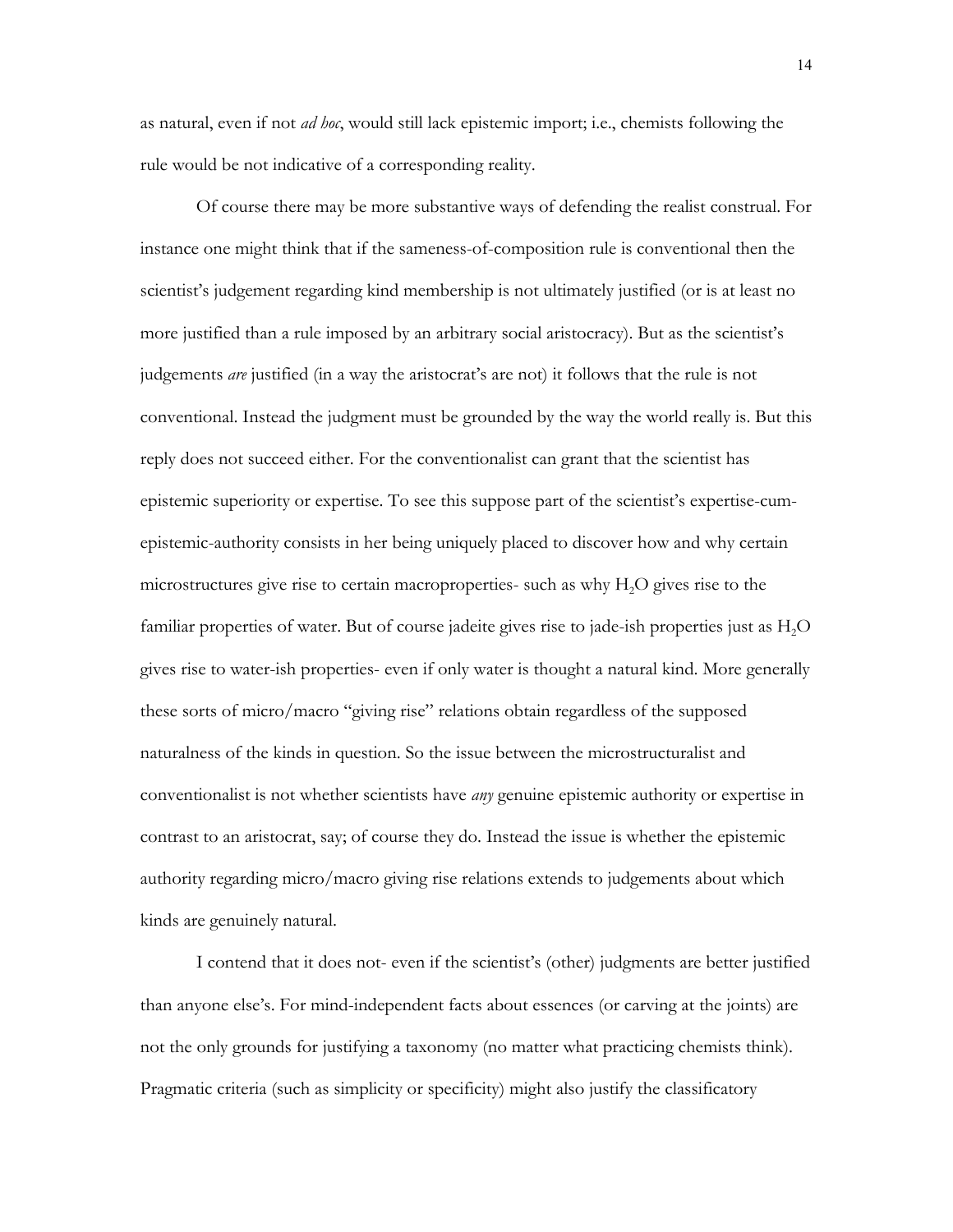practice. Now, it is at this point in the argument that the microstructuralist might wish to play a favourite trump card- the famous "no miracles" argument (due to Putnam 1975b, p. 73). In this context that argument runs as follows. Because science is successful and science classifies by microstructure, one is warranted in inferring that the best—and perhaps only explanation of this success is that microstructural classifications carve at the joints, i.e. that natural kinds really do have microstructural essences. Otherwise, the reasoning goes, the success of science would be a miracle. Even if generally effective<sup>13</sup> the "no miracles" argument is too coarse-grained to carry weight in this context, however. For the question here is not a global scientific realism or the existence of unobservables, say, but something far more specific. As indicated at the outset, the conventionalism I am defending is perfectly happy to grant that the individuals and kinds posited by science are objectively real, and that H2O really does give rise to water-ish properties, and that nephrite and jadeite really do give rise to jade-ish properties. What this conventionalism denies is a further step- that water is a natural kind but jade is not, because water has a microstructural essence but jade does not. And for a "no miracles" style of argument to apply *here*, kinds having microstructural *essences* would have to be a crucial (if not essential) factor in the success of science regarding  $H_2O$ , nephrite, and jadeite, *inter alia*. But it is not. For as argued above, all the predictive, inductive, and explanatory success available to the realist about micro/macro relations is available to the sort of conventionalist I have in mind- because she too is a realist about the basic entities of which science's success is made. Whether positing essences in addition would make science even *more* successful than it would be without them is far from clear.

So what the discovery account needs is not the authority of scientists nor their received judgment. Instead what is needed is something in the world as such that would

<sup>13</sup> Though see Frost-Arnold (2010) and Mizrahi (2012) for criticism.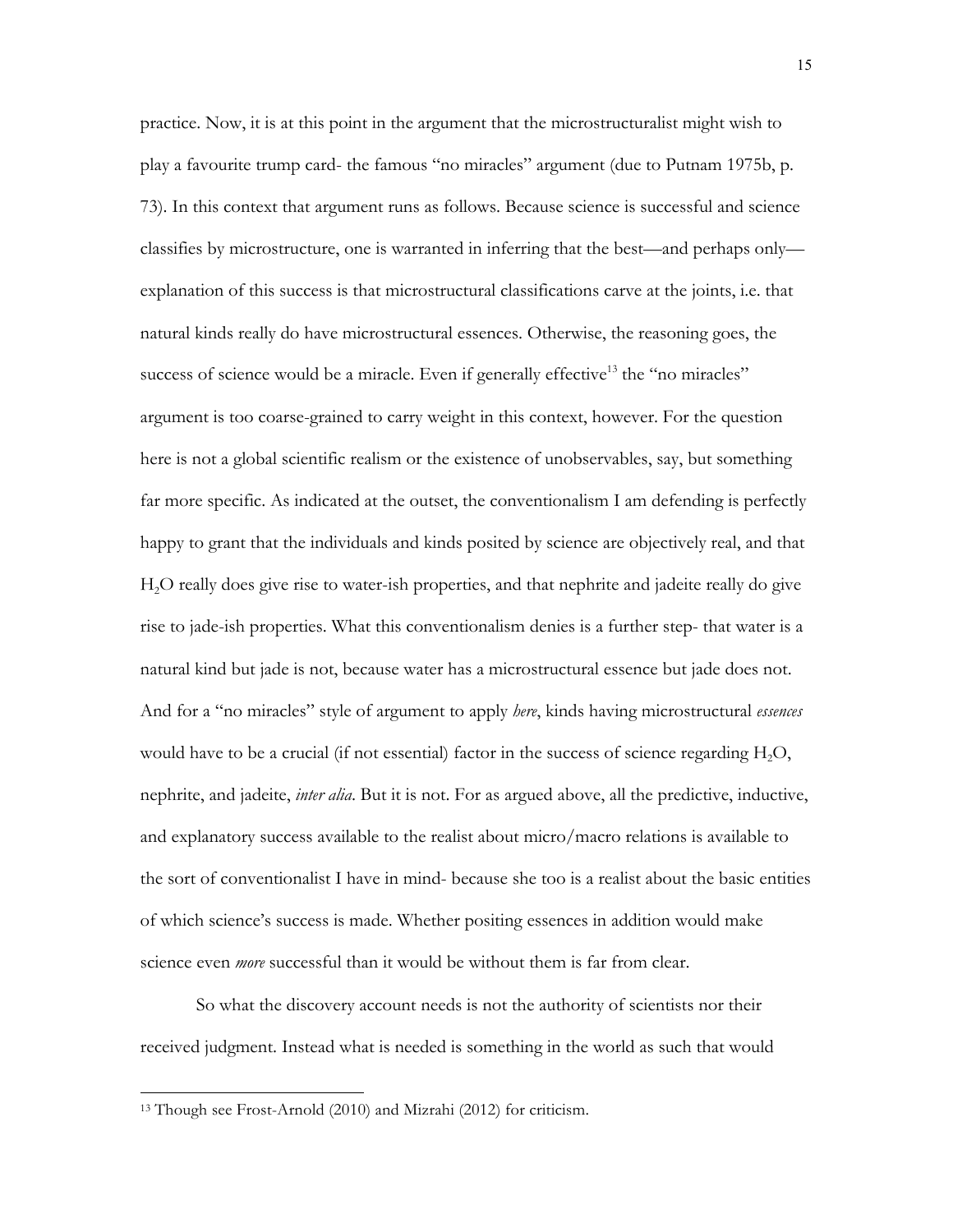make it metaphysically incorrect—and not just less practical—to consider kinds constituted by macroscopic similarity to be natural. That is, they would need to show that holding jade to be a natural kind fails to carve at the joints. (Moreover, this would have to be done by appealing to something other than what the conventionalist described above can also accept, such as instrumental success). My argument has been that there is no such thing, howeveras evidenced by the fact that when one takes away the linguistic application rules one is left with a scenario bereft of facts about which kinds are natural.

#### **7. Are modal facts born before baptisms?**

Turn now to the second thought-experiment. Suppose a new compound with DEF microstructure is discovered. Does this reveal anything about the essence of the kind DEF? Granted, it is necessary that DEF is DEF. And insofar as DEF could not exist without being DEF one might be inclined to say the essence of DEF is DEF. But this is certainly not an essence that is discovered, nor are these modal facts substantive or interesting. That DEF is (necessarily or essentially) DEF is an entirely trivial fact, and hardly a paradigm of what science seeks to discover.

Next suppose that DEF is later named 'setium'. Then by substitution from 'DEF is DEF' we get 'setium is DEF'. And assuming 'setium' and 'DEF' are both rigid designators the result is (presumably) a necessary identity. So we now have two necessary identities: DEF is DEF, and setium is DEF. Of course, the former identity is trivial. What about the latter? 'Setium is DEF' certainly looks like it expresses a substantive or deep fact- just as 'water is H2O' does. So, does 'setium is DEF' express the sort of substantive or deep essentialist fact that science is said to seek?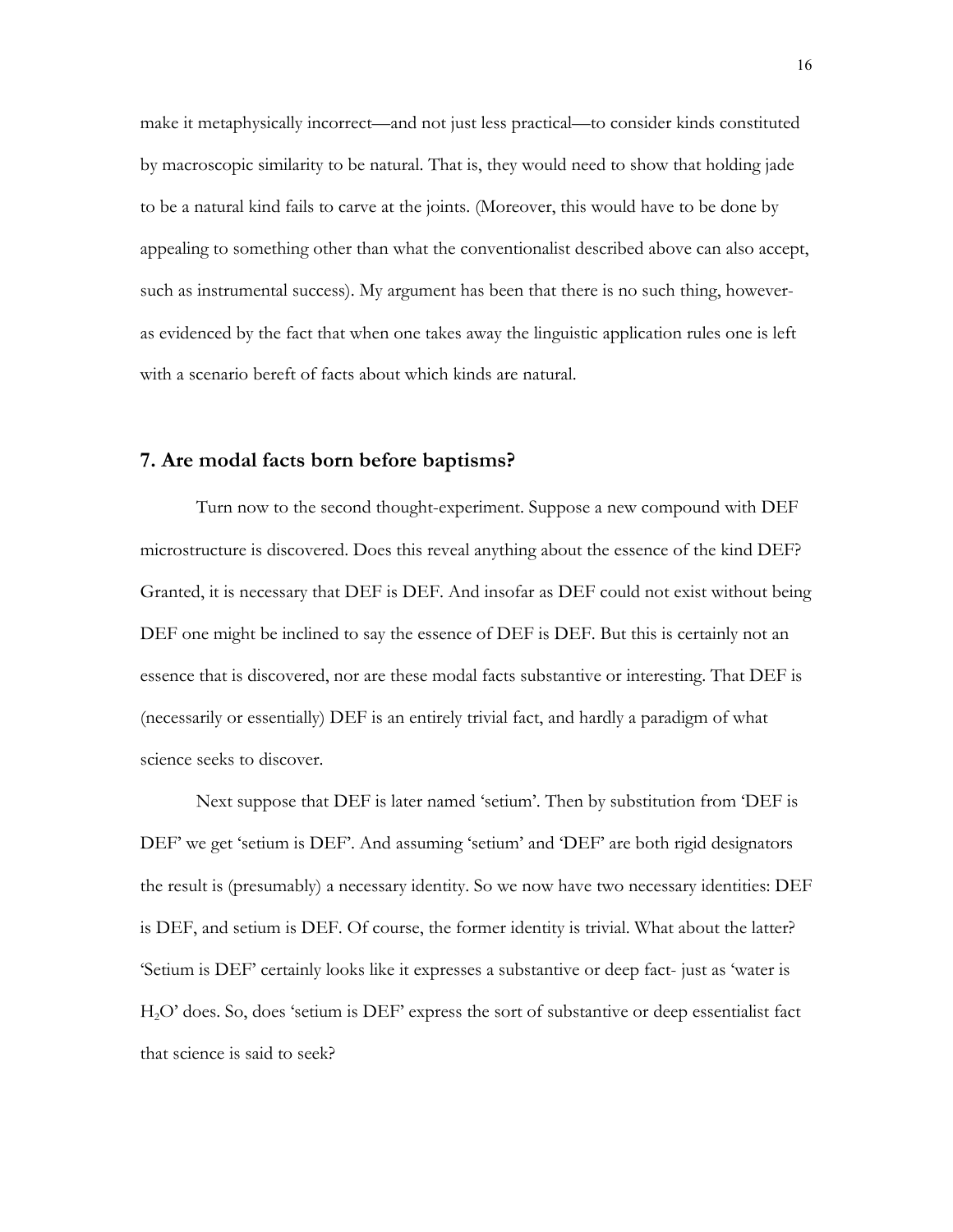Although only 'DEF is DEF' is an instance of  $P$  is P' (and is thus obviously trivial), that setium is DEF is not any more substantive; after all, 'setium' was knowingly introduced as a name for DEF.14 Moreover, there is obviously no *discovery* that setium is DEF. Yet 'setium is DEF' is of the same form as 'water is  $H_2O'$ . And of course, water's being  $H_2O$ (and gold's being the element with atomic number 79, etc.) are supposed to be substantive and deep facts, paradigms of what science seeks to discover according to the discovery account. So whence the difference between 'setium is DEF' and 'water is  $H_2O$ '? The only difference appears to be when they were named: 'water' (and 'gold') are (and were) vernacular terms, in use prior to the scientific investigation of the kinds they picked out. 'Setium', by contrast, is introduced afterwards.

Order shouldn't matter, however: a fact's being substantive or trivial should not depend on how or when it is picked out. Moreover, the facts in question are supposed to be mind-independent (and joint-carving) facts, out there waiting to be discovered. So the facts expressed by 'setium is  $DEF'$  and 'water is  $H<sub>2</sub>O'$  should not differ with respect to being substantive or trivial. Consequently either 'setium is DEF' expresses a substantive and deep fact (despite 'setium' being explicitly introduced as another word for 'DEF'), or else water's being  $H_2O$  is not as substantive or deep a fact as is typically assumed. I find the latter far more plausible.

Consider a variant on the second thought-experiment. Suppose two compounds are discovered: one with microstructure GHI, the other with JKL. Further suppose both are suited to play the R role. Now, suppose that someone points to GHI and says "I name this kind 'rollium'". The question is this: is the essence of rollium GHI?

<sup>14</sup> See Beebee and Sabbarton-Leary (2010, p. 164-5) for nonfictional examples of this kind.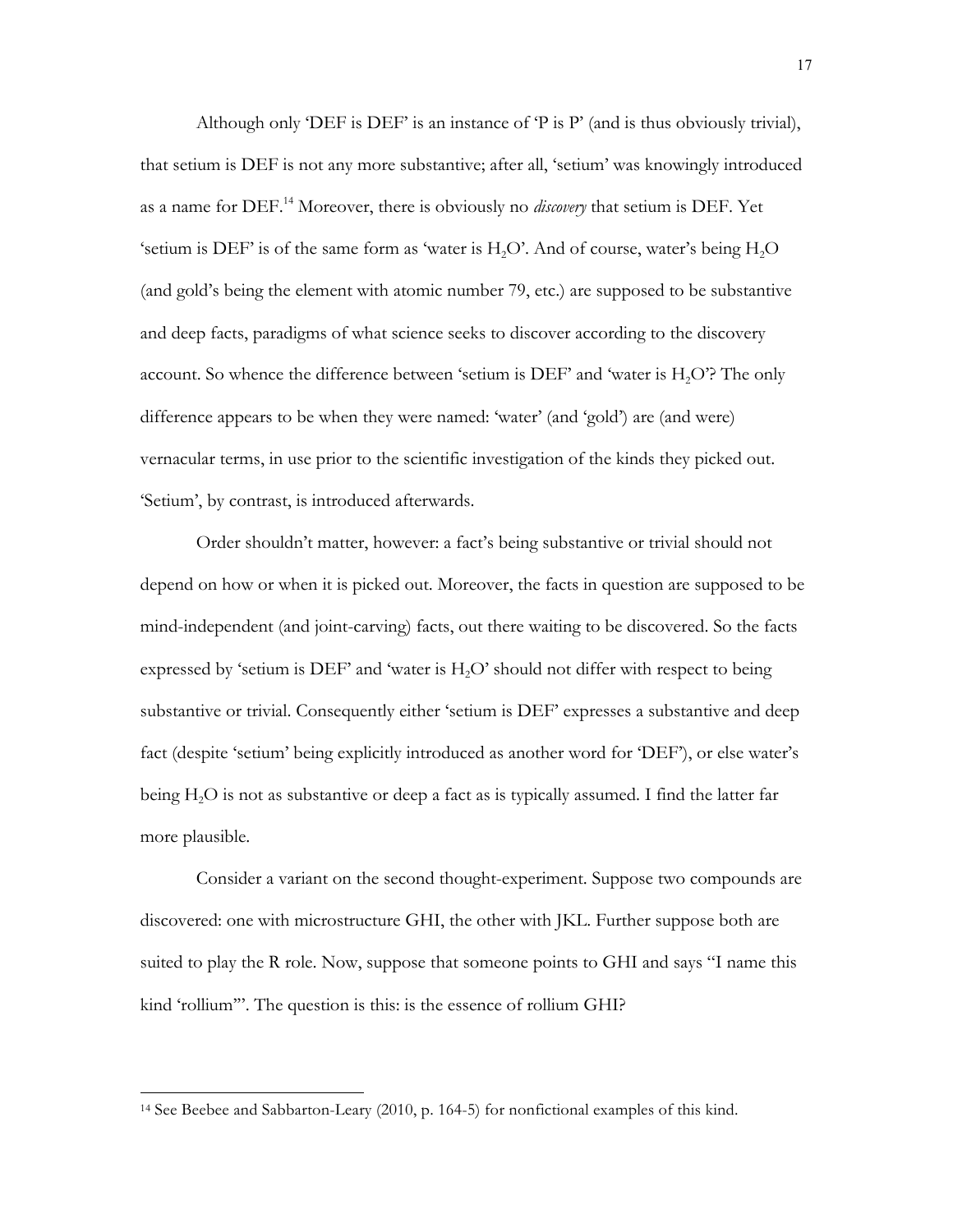A 'yes' answer is too quick. For although one might think 'rollium' rigidly designates GHI, it could instead be a name for the functional kind R: for pointing at GHI is also pointing at (one kind of) R. And if 'rollium' picks out R, then JKL is also rollium, which suggests the essence of rollium is not GHI. So in order to know whether the essence of rollium is GHI, we need to know whether 'rollium' picks out GHI or R. But what experiment could show this? What information is missing? We know JKL is not GHI, and we know both are R. It seems the only missing element is a decision: namely, the decision to use 'rollium' as a functional-kind term as opposed to a microstructural-kind term. But then either the essence of rollium being GHI is conventional, or, if it is nonconventional, it is no more substantive than GHI is GHI, or setium is DEF.

# **8. Conclusion**

In this paper I presented two thought-experiments. Each isolates language from the attempt to discern the essences of natural kinds. In the first, rules for the application of kind terms are declared to apply on the basis of macroscopic similarity, independently of what is discovered to give rise to these similarities. In the second, physical structures are discovered first and only later are kind names introduced. In neither case, I argued, can one discern a (nontrivial) essence that would determine the correct way to use the relevant terms. Instead I argued that what appears as the (nontrivial) essence of a kind varies as one alters (or introduces) the application rules for kind terms. So microstructural essences are conventional, or else real but trivial.

## **References**

Beebee, H. and Sabbarton-Leary, N. (2010). On the abuse of the necessary *a posteriori*. In Beebee, H. and Sabbarton- Leary, N. (eds.) (2010): *The Semantics and*